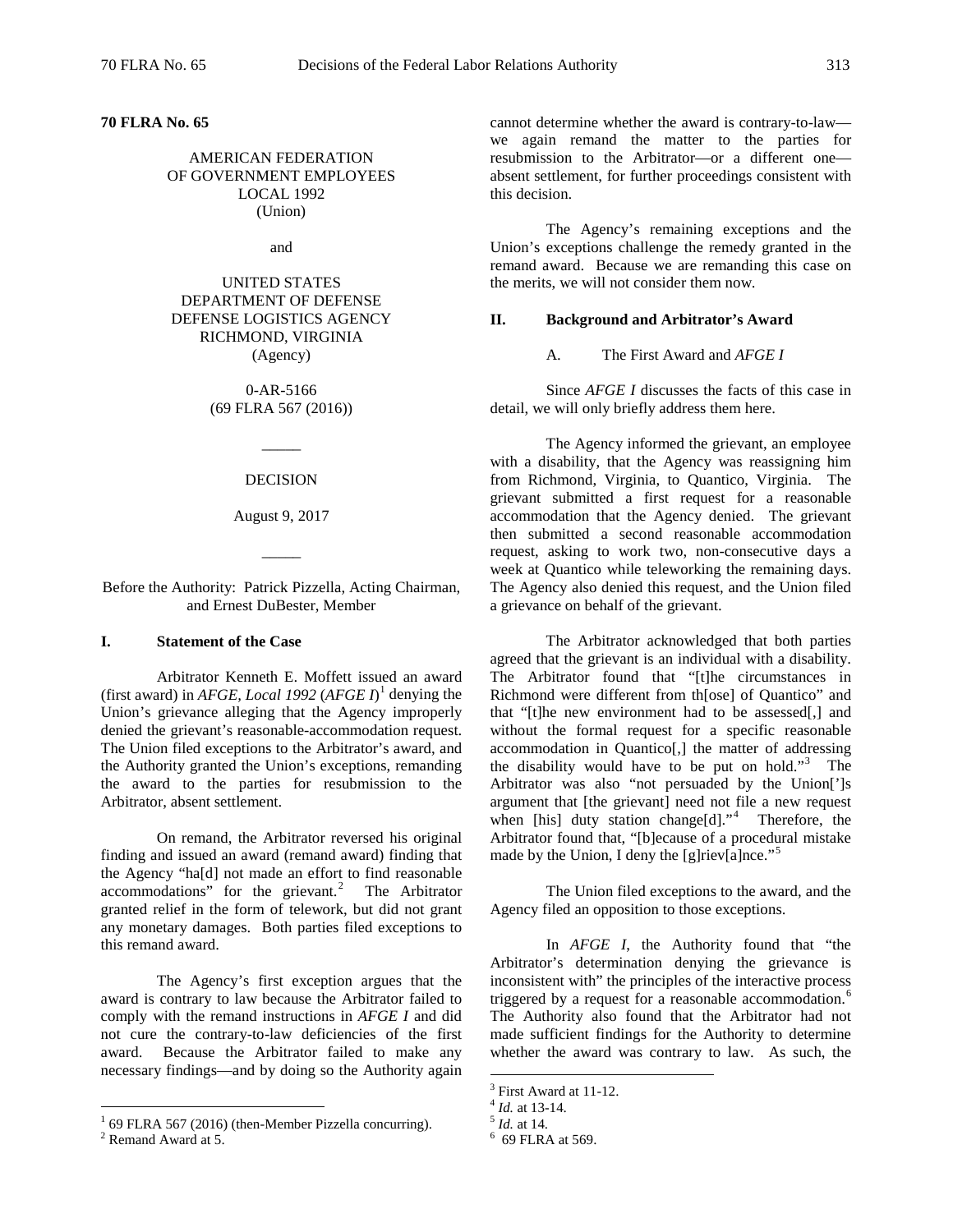Authority remanded the case to the parties for resubmission to the Arbitrator, absent settlement. In doing so, the Authority instructed that, should the parties resubmit the case to the Arbitrator, the Arbitrator should address:

> (1) whether the grievant is a qualified individual who could perform the essential functions of the position in question, with or without a reasonable accommodation; and (2) if so, whether the grievant was discriminated against because of his disability; that is, whether the Agency failed to reasonably accommodate a qualified individual with a known disability or whether the Agency demonstrates that the requested accommodation would impose an undue hardship on the Agency.<sup>[7](#page-1-0)</sup>

B. The Remand Award

The parties, unable to resolve the dispute, resubmitted the first award to the Arbitrator. In the remand award that followed, the Arbitrator made one additional finding on the merits. The Arbitrator found that "the Agency ha[d] not made an effort to find reasonable accommodations for [the grievant] after [it] learned and admitted that he is disabled."<sup>[8](#page-1-1)</sup>

As a remedy, the Arbitrator stated that the grievant should receive three days of telework a week. The Arbitrator also imposed certain conditions on how the telework days would operate. The Arbitrator did not grant any additional remedies.

Both the Agency and the Union filed exceptions to the award as well as oppositions to the exceptions filed by the other party.

## **III. Analysis and Conclusion: We again remand the case to the parties for further proceedings, absent settlement.**

<span id="page-1-4"></span>The Agency alleges that the award is contrary to  $law.<sup>9</sup>$  $law.<sup>9</sup>$  $law.<sup>9</sup>$  When an exception involves an award's consistency with law, the Authority reviews any question of law raised by the exception de novo.<sup>10</sup> In applying the standard of de novo review, the Authority assesses whether an arbitrator's legal conclusions—not his or her underlying reasoning—are consistent with the applicable standard of  $law$ <sup>11</sup> In making this assessment, the Authority defers to the arbitrator's underlying factual findings. $^{12}$  $^{12}$  $^{12}$ 

The Agency alleges that the remand award, like the first award, "lacks the necessary findings to assess whether the Agency complied with its obligations under the [parties' agreement] and the Rehabilitation Act  $[(the Act)]^{13}$  $[(the Act)]^{13}$  $[(the Act)]^{13}$  and that "the Authority should set aside the award for the same reason it set aside [the Arbitrator's] first decision."<sup>[14](#page-1-2)</sup>

In *AFGE I*, the Authority found that "the Arbitrator did not make sufficient findings for [the Authority] to determine whether his legal conclusion is consistent with the Act."[15](#page-1-3) Consequently, the Authority remanded the case to the parties and, were the parties to resubmit the case to the Arbitrator, the Authority directed the Arbitrator to address two issues:

> (1) whether the grievant is a qualified individual who could perform the essential functions of the position in question, with or without a reasonable accommodation; and (2) if so, whether the grievant was discriminated against because of his disability; that is, whether the Agency failed to reasonably accommodate a qualified individual with a known disability or whether the Agency demonstrates that the requested accommodation would impose an undue hardship on the Agency.<sup>[16](#page-1-6)</sup>

However, on remand, the Arbitrator only made one additional factual finding. Specifically, the Arbitrator's additional finding, in its entirety, was that "the Agency ha[d] not made an effort to find reasonable accommodations for [the grievant] after [it] learned and admitted that he is disabled."[17](#page-1-7) The Arbitrator failed to

<span id="page-1-5"></span><span id="page-1-0"></span> $^7$  *Id.* 

<span id="page-1-1"></span><sup>8</sup> Remand Award at 5.

<span id="page-1-2"></span>Agency Exceptions Form at 4.

<span id="page-1-7"></span><span id="page-1-6"></span><span id="page-1-3"></span><sup>10</sup> *NTEU, Chapter 24*, 50 FLRA 330, 332 (1995) (citing *U.S. Customs Serv. v. FLRA*, 43 F.3d 682, 686-87 (D.C. Cir. 1994)).

 <sup>11</sup> *U.S. DHS, U.S. CBP*, 68 FLRA 276, 277, *recons. denied*, 68 FLRA 807 (2015), *pet. for review dismissed sub nom.*, *U.S. DHS, U.S. CBP v. FLRA*, No. 15-1342, 2016 WL 231956 (D.C. Cir. Jan. 4, 2016).

<sup>&</sup>lt;sup>12</sup> *U.S. DOD, Dep'ts of the Army & the Air Force, Ala. Nat'l Guard, Northport, Ala., 55 FLRA 37, 40 (1998).* 

<sup>&</sup>lt;sup>13</sup> 29 U.S.C. §§ 701-95.<br><sup>14</sup> Agency Exceptions Br. at 9.<br><sup>15</sup> 69 FLRA at 569. <sup>16</sup> *Id.* <sup>17</sup> Remand Award at 5.